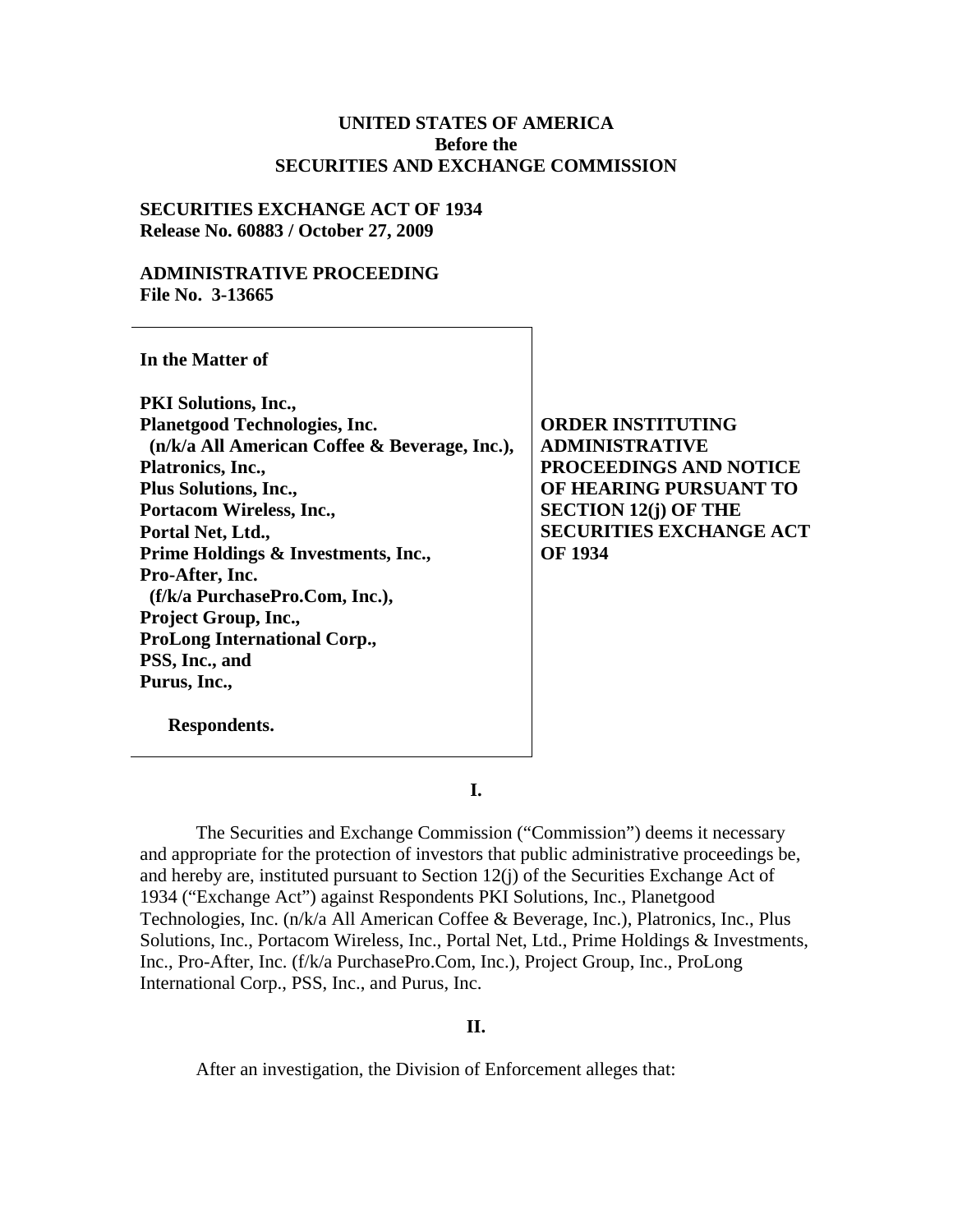#### A. RESPONDENTS

1. PKI Solutions, Inc. (CIK No. 1084801) is a Bahamian corporation located in Nassau, Bahamas with a class of securities registered with the Commission pursuant to Exchange Act Section  $12(g)$ . PKI is delinquent in its periodic filings with the Commission, having not filed any periodic reports since it filed a Form 20-F for the period ended December 31, 2000, which reported a net loss of over \$6,000 since the company's June 16, 1992 inception.

2. Planetgood Technologies, Inc. (n/k/a All American Coffee & Beverage, Inc.) (CIK No. 1088464) is a revoked Nevada corporation located in Indianapolis, Indiana with a class of securities registered with the Commission pursuant to Exchange Act Section  $12(g)$ . Planetgood is delinquent in its periodic filings with the Commission, having not filed any periodic reports since it filed a Form 10-QSB/A for the period ended September 30, 2000, which reported a net loss of over \$7.46 million for the prior nine months. On February 12, 2001, the company filed a Chapter 11 petition in the U.S. Bankruptcy Court for the Southern District of Indiana, which was terminated on January 7, 2003. As of October 21, 2009, the company's stock (symbol "ACBV") was quoted on the Pink Sheets operated by Pink OTC Markets, Inc. ("Pink Sheets"), had eight market makers, and was eligible for the "piggyback" exception of Exchange Act Rule  $15c2-11(f)(3)$ .

3. Platronics, Inc. (CIK No. 79090) is a revoked New Jersey corporation located in Linden, New Jersey with a class of securities registered with the Commission pursuant to Exchange Act Section 12(g). Platronics is delinquent in its periodic filings with the Commission, having not filed any periodic reports since it filed a Form 10-QSB for the period ended June 30, 1999, which reported a net loss of \$283,118 for the prior nine months. As of October 21, 2009, the company's stock ("PLTC") was quoted on the Pink Sheets, had five market makers, and was eligible for the "piggyback" exception of Exchange Act Rule  $15c2-11(f)(3)$ .

4. Plus Solutions, Inc. (CIK No. 1081418) is a revoked Nevada corporation located in New York, New York with a class of securities registered with the Commission pursuant to Exchange Act Section  $12(g)$ . Plus Solutions is delinquent in its periodic filings with the Commission, having not filed any periodic reports since it filed a Form 10-QSB for the period ended September 30, 2001, which reported a net loss of \$818,119 for the prior three months. As of October 21, 2009, the company's stock (symbol "PLSO") was quoted on the Pink Sheets, had seven market makers, and was eligible for the "piggyback" exception of Exchange Act Rule 15c2-11(f)(3).

5. Portacom Wireless, Inc. (CIK No. 907166) is a delinquent Delaware corporation located in Fountain Valley, California with a class of securities registered with the Commission pursuant to Exchange Act Section 12(g). Portacom is delinquent in its periodic filings with the Commission, having not filed any periodic reports since it filed a Form 10-Q for the period ended September 30, 1998, which reported a net loss of \$294,519 for the prior three months. On March 23, 1998, the company filed a Chapter 11 petition in the U.S. Bankruptcy Court for the District of Delaware, which was terminated on December 10, 2002. As of October 21, 2009, the company's stock (symbol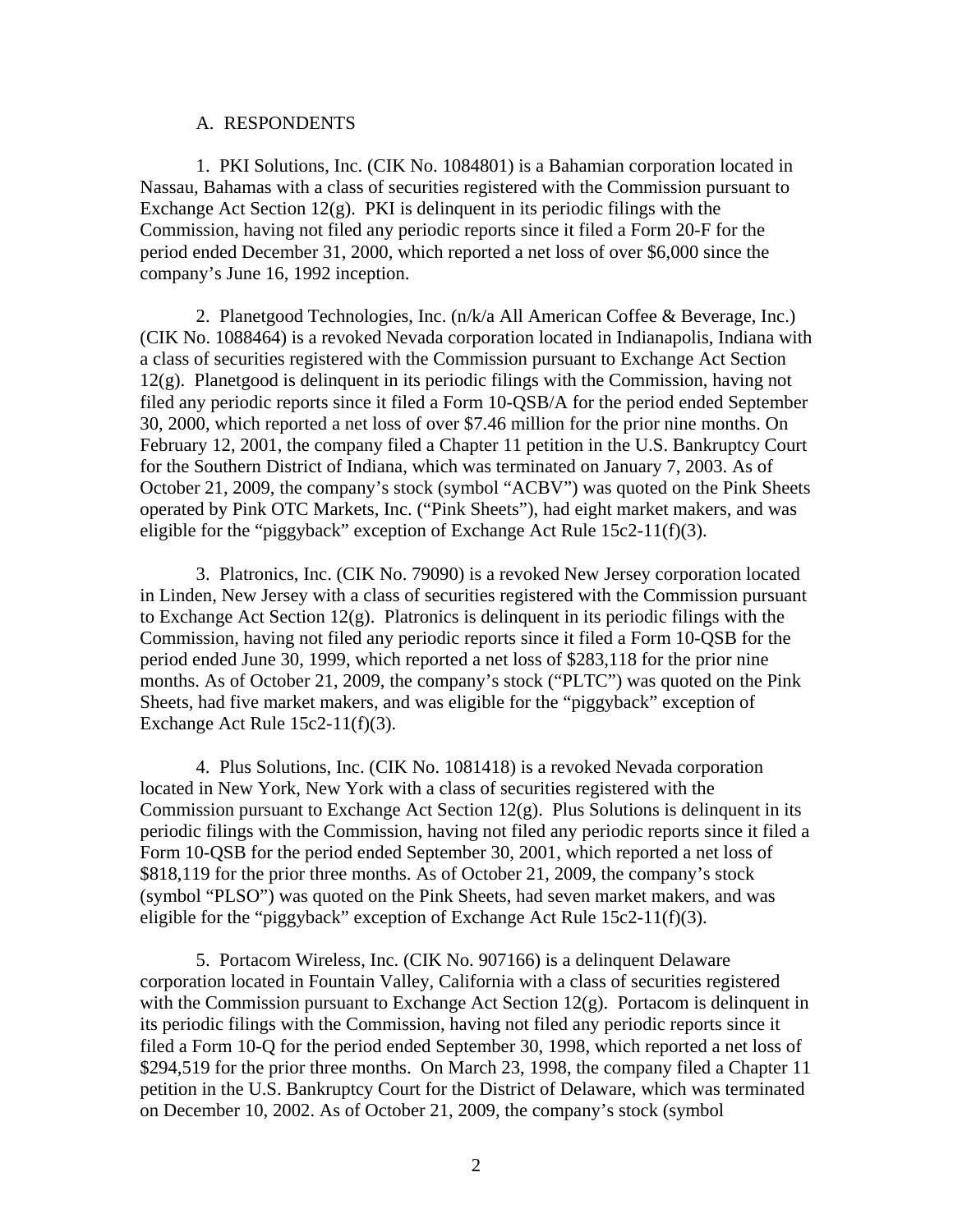"PCWRQ") was quoted on the Pink Sheets, had four market makers, and was eligible for the "piggyback" exception of Exchange Act Rule 15c2-11(f)(3).

6. Portal Net, Ltd. (CIK No. 1096763) is a British Virgin Islands corporation located in Hong Kong, China with a class of securities registered with the Commission pursuant to Exchange Act Section 12(g). Portal Net is delinquent in its periodic filings with the Commission, having not filed any periodic reports since it filed a Form 20-F for the period ended September 30, 2000, which reported a net loss of over \$9,000 for the prior twelve months.

7. Prime Holdings & Investments, Inc. (CIK No. 1111882) is a revoked Nevada corporation located in Westport, Connecticut with a class of securities registered with the Commission pursuant to Exchange Act Section  $12(g)$ . Prime Holdings is delinquent in its periodic filings with the Commission, having not filed any periodic reports since it filed a Form 10-QSB for the period ended September 30, 2004, which reported a net loss of \$558,000 for the prior nine months. As of October 21, 2009, the company's stock (symbol "PHIV") was quoted on the Pink Sheets, had six market makers, and was eligible for the "piggyback" exception of Exchange Act Rule  $15c2-11(f)(3)$ .

8. Pro-After, Inc. (f/k/a PurchasePro.Com, Inc.) (CIK No. 1087831) is a dissolved Nevada corporation located in Las Vegas, Nevada with a class of securities registered with the Commission pursuant to Exchange Act Section 12(g). Pro-After is delinquent in its periodic filings with the Commission, having not filed any periodic reports since it filed a Form 10-Q for the period ended March 31, 2002, which reported a net loss of \$8.82 million for the prior three months. On September 12, 2002, the company filed a Chapter 11 petition in the U.S. Bankruptcy Court for the District of Nevada, which was still pending as of October 21, 2009. As of October 21, 2009, the company's stock (symbol "PROEQ") was quoted on the Pink Sheets, had eight market makers, and was eligible for the "piggyback" exception of Exchange Act Rule 15c2-  $11(f)(3)$ .

9. Project Group, Inc. (CIK No. 1096789) is a revoked Nevada corporation located in Houston, Texas with a class of securities registered with the Commission pursuant to Exchange Act Section 12(g). Project Group is delinquent in its periodic filings with the Commission, having not filed any periodic reports since it filed a Form 10-QSB/A for the period ended September 30, 2004, which reported a net loss of over \$1.8 million for the prior nine months. As of October 21, 2009, the company's stock (symbol "PJTGQ") was quoted on the Pink Sheets, had seven market makers, and was eligible for the "piggyback" exception of Exchange Act Rule  $15c2-11(f)(3)$ .

10. ProLong International Corp. (CIK No. 1016965) is a revoked Nevada corporation located in Irvine, California with a class of securities registered with the Commission pursuant to Exchange Act Section 12(g). ProLong is delinquent in its periodic filings with the Commission, having not filed any periodic reports since it filed a Form 10-QSB for the period ended September 30, 2005, which reported a net loss of over \$1.76 million for the prior nine months. On January 10, 2008, the company filed a Chapter 11 petition in the U.S. Bankruptcy Court for the Central District of California which was still pending as of October 21, 2009. As of October 21, 2009, the company's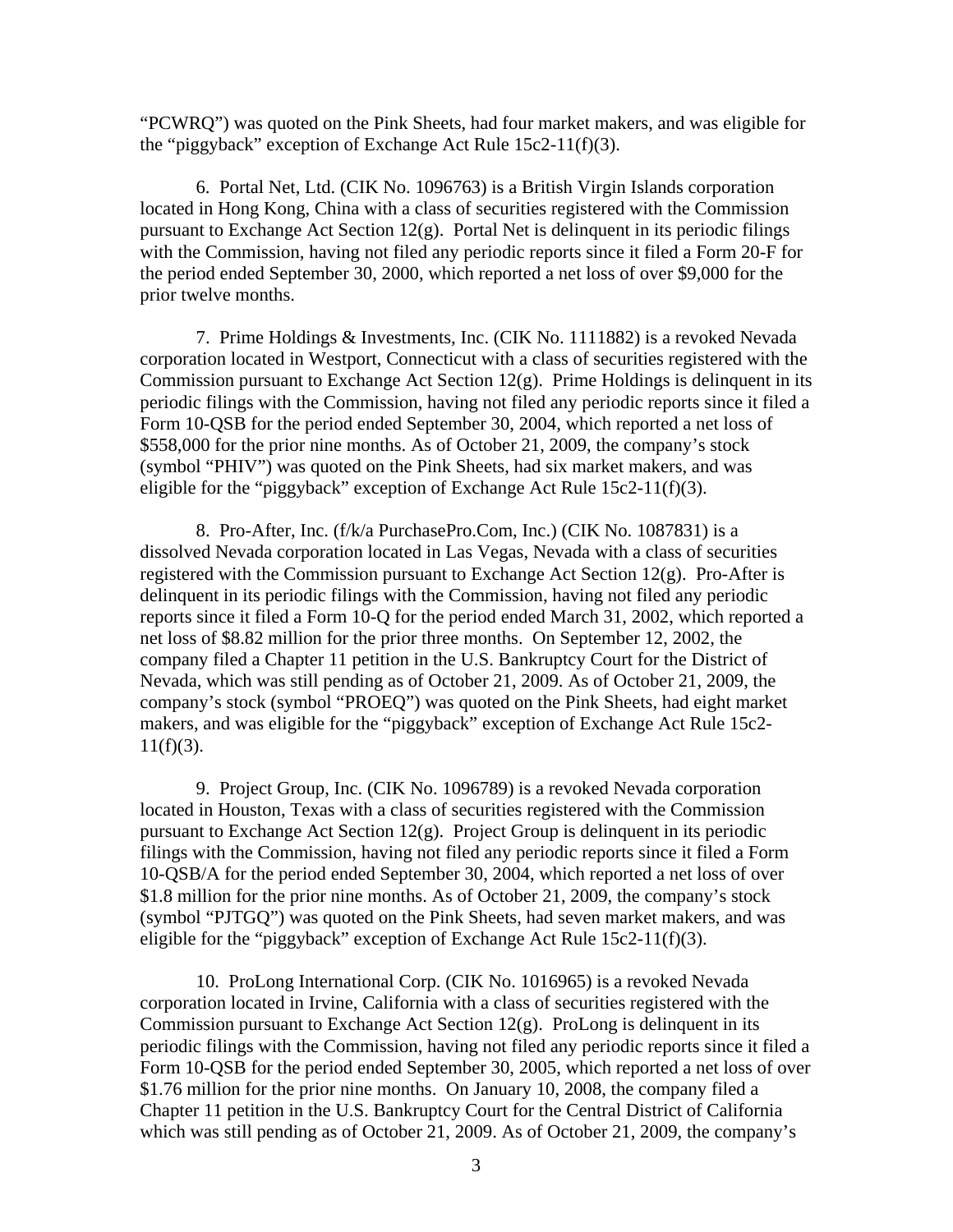stock (symbol "PRLIQ") was quoted on the Pink Sheets, had seven market makers, and was eligible for the "piggyback" exception of Exchange Act Rule 15c2-11(f)(3).

11. PSS, Inc. (CIK No. 793322) is a void Delaware corporation located in Seattle, Washington with a class of securities registered with the Commission pursuant to Exchange Act Section 12(g). PSS is delinquent in its periodic filings with the Commission, having not filed any periodic reports since it filed a Form 10-K for the period ended November 2, 2002, which reported a net loss of over \$2.25 million for the prior twelve months. As of October 21, 2009, the company's stock (symbol "PSSS") was quoted on the Pink Sheets, had two market makers, and was eligible for the "piggyback" exception of Exchange Act Rule 15c2-11(f)(3).

12. Purus, Inc. (CIK No. 912156) is a void Delaware corporation located in Morgan Hill, California with a class of securities registered with the Commission pursuant to Exchange Act Section 12(g). Purus is delinquent in its periodic filings with the Commission, having not filed any periodic reports since it filed a Form 10-QSB for the period ended October 2, 1999. As of October 21, 2009, the company's stock (symbol "PURS") was quoted on the Pink Sheets, had five market makers, and was eligible for the "piggyback" exception of Exchange Act Rule 15c2-11(f)(3).

#### B. DELINQUENT PERIODIC FILINGS

13. As discussed in more detail above, all of the respondents are delinquent in their periodic filings with the Commission (*see* Chart of Delinquent Filings, attached hereto as Appendix 1), have repeatedly failed to meet their obligations to file timely periodic reports, and failed to heed delinquency letters sent to them by the Division of Corporation Finance requesting compliance with their periodic filing obligations or, through their failure to maintain a valid address on file with the Commission as required by Commission rules, did not receive such letters.

14. Exchange Act Section 13(a) and the rules promulgated thereunder require issuers of securities registered pursuant to Exchange Act Section 12 to file with the Commission current and accurate information in periodic reports, even if the registration is voluntary under Section  $12(g)$ . Specifically, Rule 13a-1 requires issuers to file annual reports and Rule 13a-13 requires domestic issuers to file quarterly reports. Rule 13a-16 requires foreign private issuers to furnish quarterly and other reports to the Commission under cover of Form 6-K if they make or are required to make the information public under the laws of the jurisdiction of their domicile or in which they are incorporated or organized; if they file or are required to file information with a stock exchange on which their securities are traded and the information was made public by the exchange; or if they distribute or are required to distribute information to their security holders.

15. As a result of the foregoing, Respondents failed to comply with Exchange Act Section 13(a) and Rules 13a-1 and 13a-13 or 13a-16 thereunder.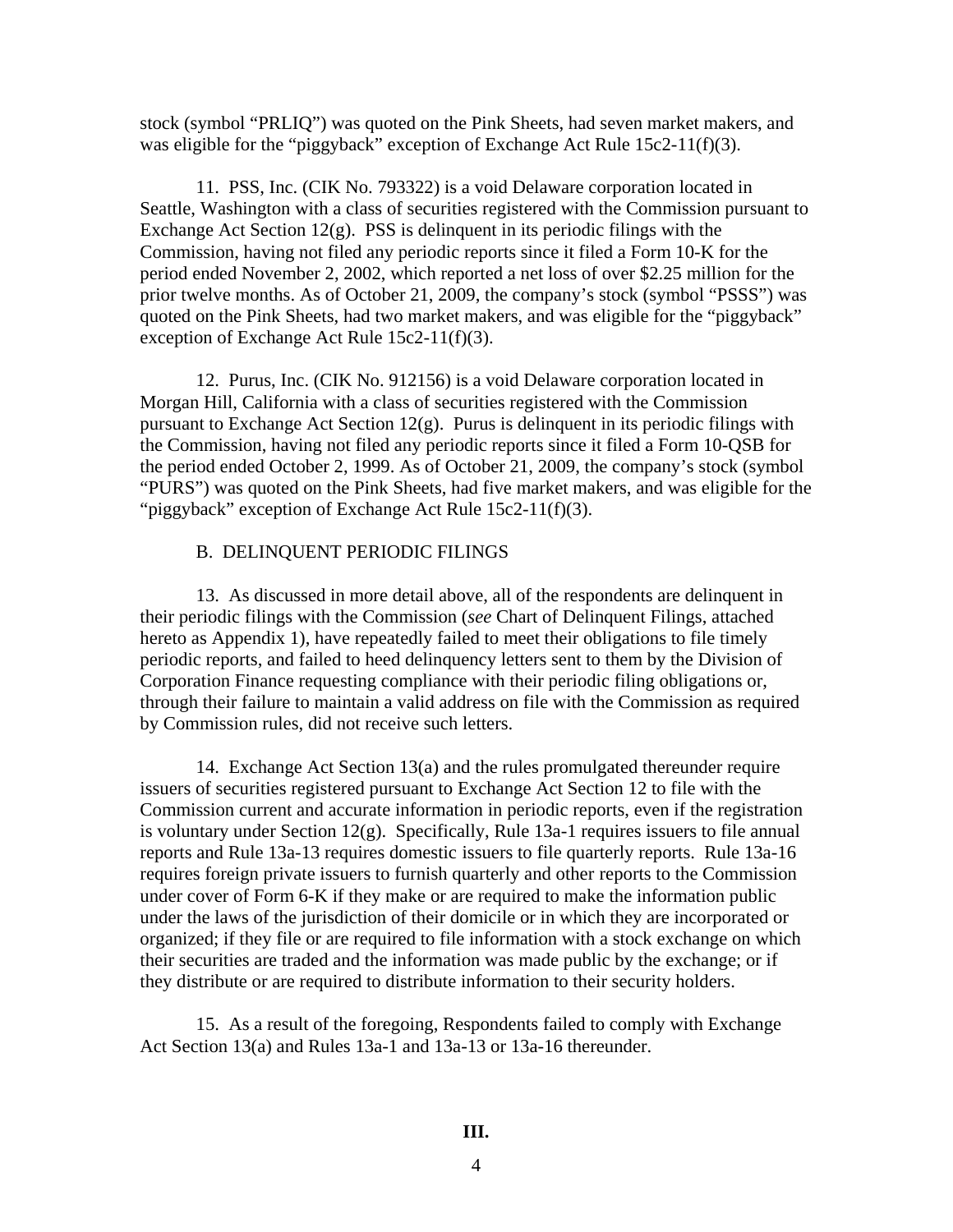In view of the allegations made by the Division of Enforcement, the Commission deems it necessary and appropriate for the protection of investors that public administrative proceedings be instituted to determine:

A. Whether the allegations contained in Section II are true and, in connection therewith, to afford the Respondents an opportunity to establish any defenses to such allegations; and,

B. Whether it is necessary and appropriate for the protection of investors to suspend for a period not exceeding twelve months, or revoke the registration of each class of securities registered pursuant to Section 12 of the Exchange Act of the Respondents identified in Section II, and any successor under Exchange Act Rules 12b-2 or 12g-3, and any new corporate names of any Respondents.

#### **IV.**

IT IS HEREBY ORDERED that a public hearing for the purpose of taking evidence on the questions set forth in Section III hereof shall be convened at a time and place to be fixed, and before an Administrative Law Judge to be designated by further order as provided by Rule 110 of the Commission's Rules of Practice [17 C.F.R. § 201.110].

IT IS HEREBY FURTHER ORDERED that Respondents shall file an Answer to the allegations contained in this Order within ten (10) days after service of this Order, as provided by Rule 220(b) of the Commission's Rules of Practice [17 C.F.R. § 201.220(b)].

If Respondents fail to file the directed Answers, or fail to appear at a hearing after being duly notified, the Respondents**,** and any successor under Exchange Act Rules 12b-2 or 12g-3, and any new corporate names of any Respondents, may be deemed in default and the proceedings may be determined against it upon consideration of this Order, the allegations of which may be deemed to be true as provided by Rules  $155(a)$ ,  $220(f)$ , 221(f), and 310 of the Commission's Rules of Practice  $[17 \text{ C.F.R. }$  §§ 201.155(a), 201.220(f), 201.221(f), and 201.310].

This Order shall be served forthwith upon Respondents personally or by certified, registered, or Express Mail, or by other means of verifiable delivery.

IT IS FURTHER ORDERED that the Administrative Law Judge shall issue an initial decision no later than 120 days from the date of service of this Order, pursuant to Rule  $360(a)(2)$  of the Commission's Rules of Practice [17 C.F.R.  $\S 201.360(a)(2)$ ].

In the absence of an appropriate waiver, no officer or employee of the Commission engaged in the performance of investigative or prosecuting functions in this or any factually related proceeding will be permitted to participate or advise in the decision of this matter, except as witness or counsel in proceedings held pursuant to notice. Since this proceeding is not "rule making" within the meaning of Section 551 of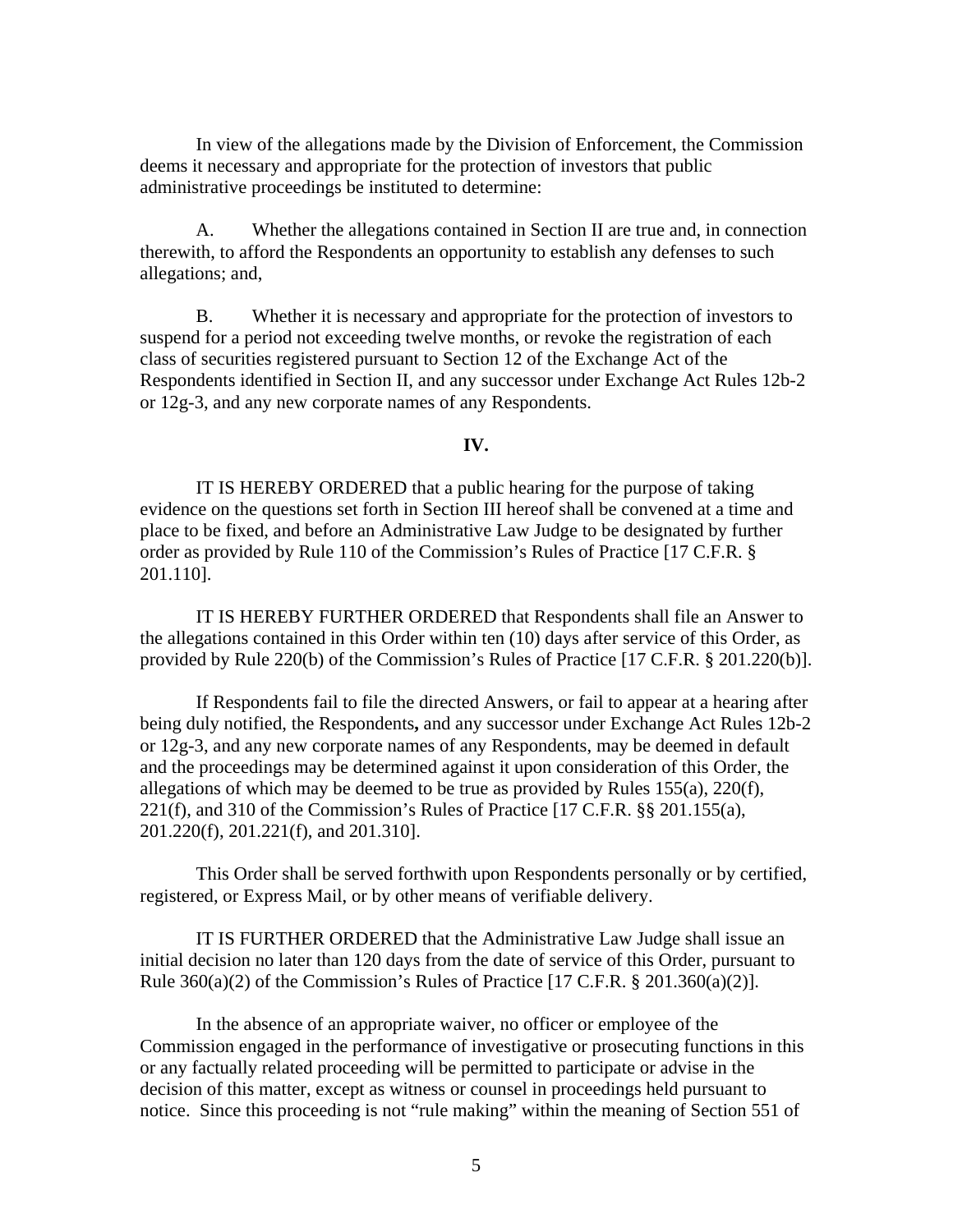the Administrative Procedure Act, it is not deemed subject to the provisions of Section 553 delaying the effective date of any final Commission action.

By the Commission.

 Elizabeth M. Murphy Secretary

Attachment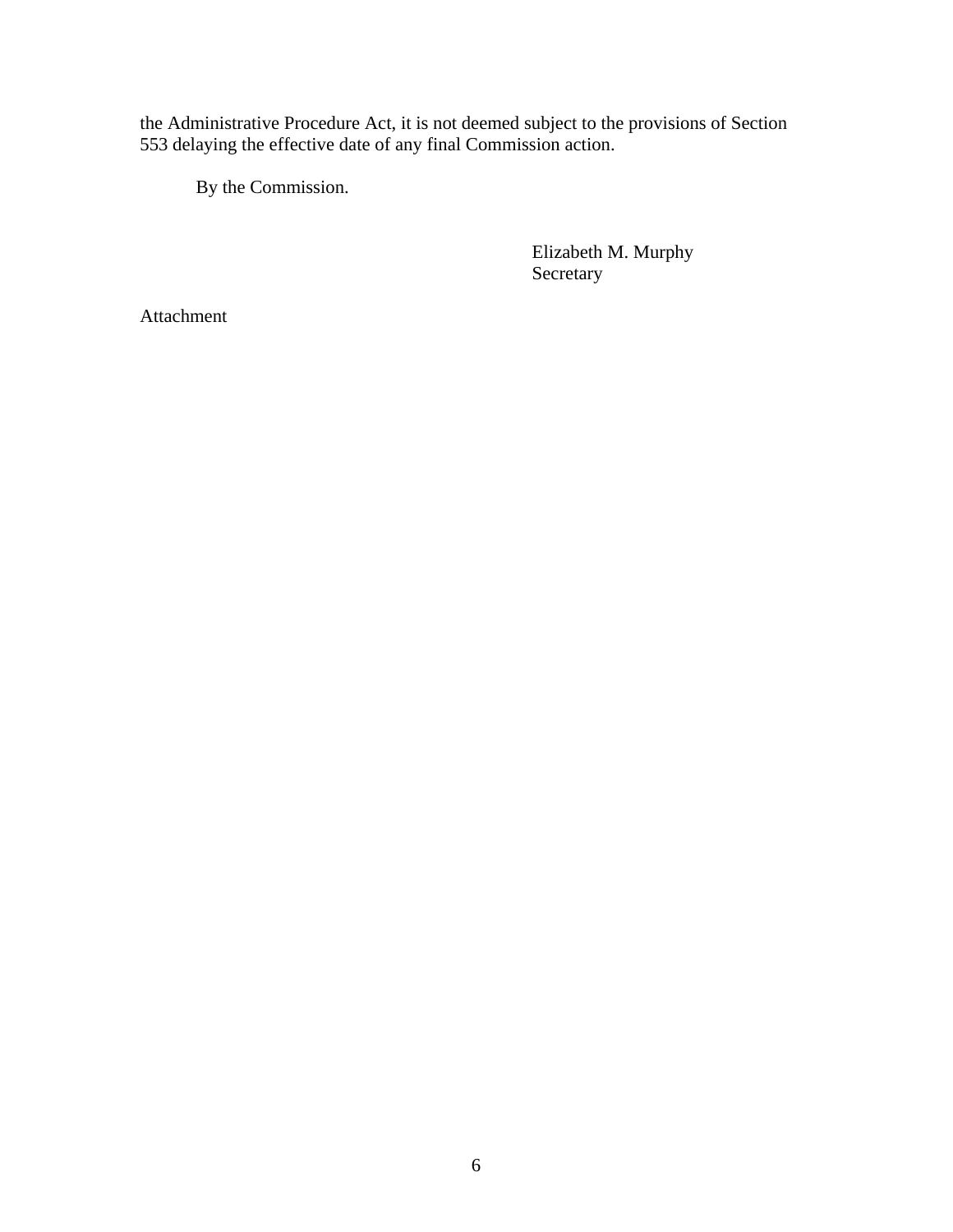## *Appendix 1*

# *In the Matter of PKI Solutions, Inc., et al.*  **Chart of Delinquent Filings**

| <b>Company Name</b>                      | <b>Form</b><br><b>Type</b> | <b>Period</b><br><b>Ended</b> |          | <b>Date</b><br>Due Date Received | <b>Months</b><br><b>Delinquent</b><br>(rounded up) |
|------------------------------------------|----------------------------|-------------------------------|----------|----------------------------------|----------------------------------------------------|
| <b>PKI Solutions, Inc.</b>               |                            |                               |          |                                  |                                                    |
|                                          | $20-F$                     | 12/31/01                      | 07/01/02 | Not filed                        | 87                                                 |
|                                          | $20-F$                     | 12/31/02                      | 06/30/03 | Not filed                        | 76                                                 |
|                                          | $20-F$                     | 12/31/03                      | 06/30/04 | Not filed                        | 64                                                 |
|                                          | $20-F$                     | 12/31/04                      | 06/30/05 | Not filed                        | 52                                                 |
|                                          | $20-F$                     | 12/31/05                      | 06/30/06 | Not filed                        | 40                                                 |
|                                          | $20$ -F                    | 12/31/06                      | 07/02/07 | Not filed                        | 27                                                 |
|                                          | $20-F$                     | 12/31/07                      | 06/30/08 | Not filed                        | 16                                                 |
|                                          | $20-F$                     | 12/31/08                      | 06/30/09 | Not filed                        | 4                                                  |
| <b>Total Filings Delinquent</b>          | 8                          |                               |          |                                  |                                                    |
| Planetgood Technologies, Inc. (n/k/a All |                            |                               |          |                                  |                                                    |

*American Coffee & Beverage, Inc.)* 

| $10$ -KSB    | 12/31/00 | 04/02/01 | Not filed | 102 |
|--------------|----------|----------|-----------|-----|
| $10-QSB$     | 03/31/01 | 05/15/01 | Not filed | 101 |
| $10-QSB$     | 06/30/01 | 08/14/01 | Not filed | 98  |
| $10-QSB$     | 09/30/01 | 11/14/01 | Not filed | 95  |
| $10$ - $KSB$ | 12/31/01 | 04/01/02 | Not filed | 90  |
| $10-QSB$     | 03/31/02 | 05/15/02 | Not filed | 89  |
| $10-QSB$     | 06/30/02 | 08/14/02 | Not filed | 86  |
| $10-QSB$     | 09/30/02 | 11/14/02 | Not filed | 83  |
| 10-KSB       | 12/31/02 | 03/31/03 | Not filed | 79  |
| $10-QSB$     | 03/31/03 | 05/15/03 | Not filed | 77  |
| $10-QSB$     | 06/30/03 | 08/14/03 | Not filed | 74  |
| $10-QSB$     | 09/30/03 | 11/14/03 | Not filed | 71  |
| $10$ - $KSB$ | 12/31/03 | 03/30/04 | Not filed | 67  |
| $10-QSB$     | 03/31/04 | 05/17/04 | Not filed | 65  |
| $10-QSB$     | 06/30/04 | 08/16/04 | Not filed | 62  |
| $10-QSB$     | 09/30/04 | 11/15/04 | Not filed | 59  |
| $10$ - $KSB$ | 12/31/04 | 03/31/05 | Not filed | 55  |
| $10-QSB$     | 03/31/05 | 05/16/05 | Not filed | 53  |
| $10-QSB$     | 06/30/05 | 08/15/05 | Not filed | 50  |
| $10-QSB$     | 09/30/05 | 11/14/05 | Not filed | 47  |
| $10$ - $KSB$ | 12/31/05 | 03/31/06 | Not filed | 43  |
| 10-QSB       | 03/31/06 | 05/15/06 | Not filed | 41  |
| $10-QSB$     | 06/30/06 | 08/14/06 | Not filed | 38  |
|              |          |          |           |     |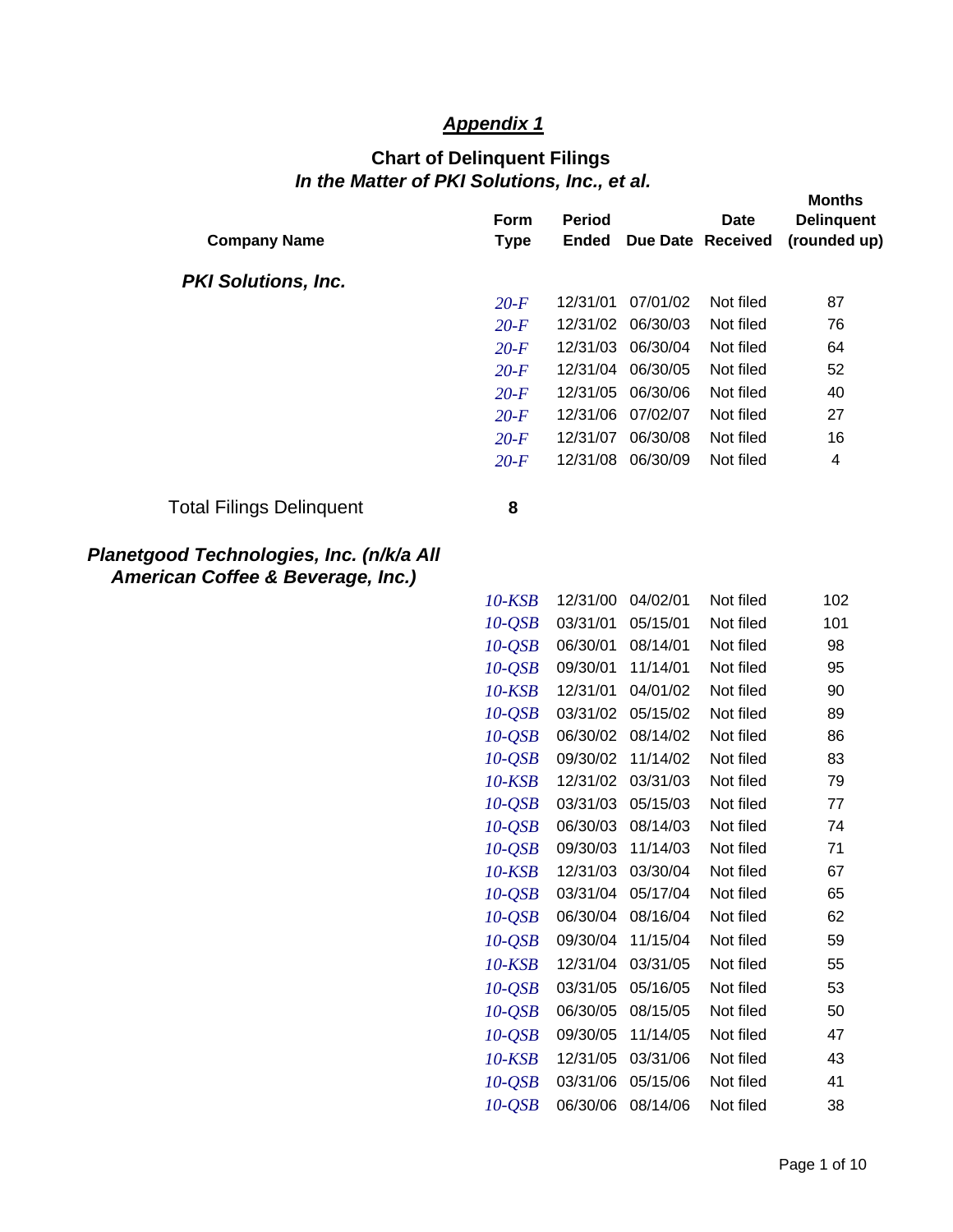| <b>Company Name</b>                      | Form<br><b>Type</b> | <b>Period</b><br><b>Ended</b> |                   | <b>Date</b><br>Due Date Received | <b>Months</b><br><b>Delinquent</b><br>(rounded up) |
|------------------------------------------|---------------------|-------------------------------|-------------------|----------------------------------|----------------------------------------------------|
| Planetgood Technologies, Inc. (n/k/a All | $10-QSB$            | 09/30/06                      | 11/14/06          | Not filed                        | 35                                                 |
| American Coffee & Beverage, Inc.)        | $10$ - $KSB$        | 12/31/06                      | 04/02/07          | Not filed                        | 30                                                 |
|                                          | $10-QSB$            | 03/31/07                      | 05/15/07          | Not filed                        | 29                                                 |
|                                          | $10-QSB$            | 06/30/07                      | 08/14/07          | Not filed                        | 26                                                 |
|                                          | $10-QSB$            | 09/30/07                      | 11/14/07          | Not filed                        | 23                                                 |
|                                          | $10$ - $KSB$        | 12/31/07                      | 03/31/08          | Not filed                        | 19                                                 |
|                                          | $10-Q^*$            | 03/31/08                      | 05/15/08          | Not filed                        | 17                                                 |
|                                          | $10 - Q^*$          | 06/30/08                      | 08/14/08          | Not filed                        | 14                                                 |
|                                          | $10 - Q^*$          | 09/30/08                      | 11/14/08          | Not filed                        | 11                                                 |
|                                          | $10 - K^*$          | 12/31/08                      | 04/01/09          | Not filed                        | 6                                                  |
|                                          | $10 - Q^*$          | 03/31/09                      | 05/15/09          | Not filed                        | 5                                                  |
|                                          | $10 - Q^*$          | 06/30/09                      | 08/14/09          | Not filed                        | $\mathbf{2}$                                       |
| <b>Total Filings Delinquent</b>          | 35                  |                               |                   |                                  |                                                    |
| Platronics, Inc.                         |                     |                               |                   |                                  |                                                    |
|                                          | $10$ - $KSB$        | 09/30/99                      | 12/29/99          | Not filed                        | 118                                                |
|                                          | $10-QSB$            | 12/31/99                      | 02/14/00          | Not filed                        | 116                                                |
|                                          | $10-QSB$            | 03/31/00                      | 05/15/00          | Not filed                        | 113                                                |
|                                          | $10-QSB$            | 06/30/00                      | 08/14/00          | Not filed                        | 110                                                |
|                                          | $10$ - $KSB$        | 09/30/00                      | 12/29/00          | Not filed                        | 106                                                |
|                                          | $10-QSB$            | 12/31/00                      | 02/14/01          | Not filed                        | 104                                                |
|                                          | $10-QSB$            | 03/31/01                      | 05/15/01          | Not filed                        | 101                                                |
|                                          | $10-QSB$            | 06/30/01                      | 08/14/01          | Not filed                        | 98                                                 |
|                                          | $10$ - $KSB$        | 09/30/01                      | 12/31/01          | Not filed                        | 94                                                 |
|                                          | $10-QSB$            |                               | 12/31/01 02/14/02 | Not filed                        | 92                                                 |
|                                          | $10-QSB$            |                               | 03/31/02 05/15/02 | Not filed                        | 89                                                 |
|                                          | $10-QSB$            |                               | 06/30/02 08/14/02 | Not filed                        | 86                                                 |
|                                          | $10$ - $KSB$        |                               | 09/30/02 12/30/02 | Not filed                        | 82                                                 |
|                                          | $10-QSB$            |                               | 12/31/02 02/14/03 | Not filed                        | 80                                                 |
|                                          | $10-QSB$            |                               | 03/31/03 05/15/03 | Not filed                        | 77                                                 |
|                                          | $10-QSB$            |                               | 06/30/03 08/14/03 | Not filed                        | 74                                                 |
|                                          | $10$ - $KSB$        |                               | 09/30/03 12/29/03 | Not filed                        | 70                                                 |
|                                          | $10-QSB$            |                               | 12/31/03 02/17/04 | Not filed                        | 68                                                 |
|                                          | $10-QSB$            |                               | 03/31/04 05/17/04 | Not filed                        | 65                                                 |
|                                          | $10-QSB$            |                               | 06/30/04 08/16/04 | Not filed                        | 62                                                 |
|                                          | $10$ - $KSB$        | 09/30/04                      | 12/29/04          | Not filed                        | 58                                                 |
|                                          | $10-QSB$            |                               | 12/31/04 02/14/05 | Not filed                        | 56                                                 |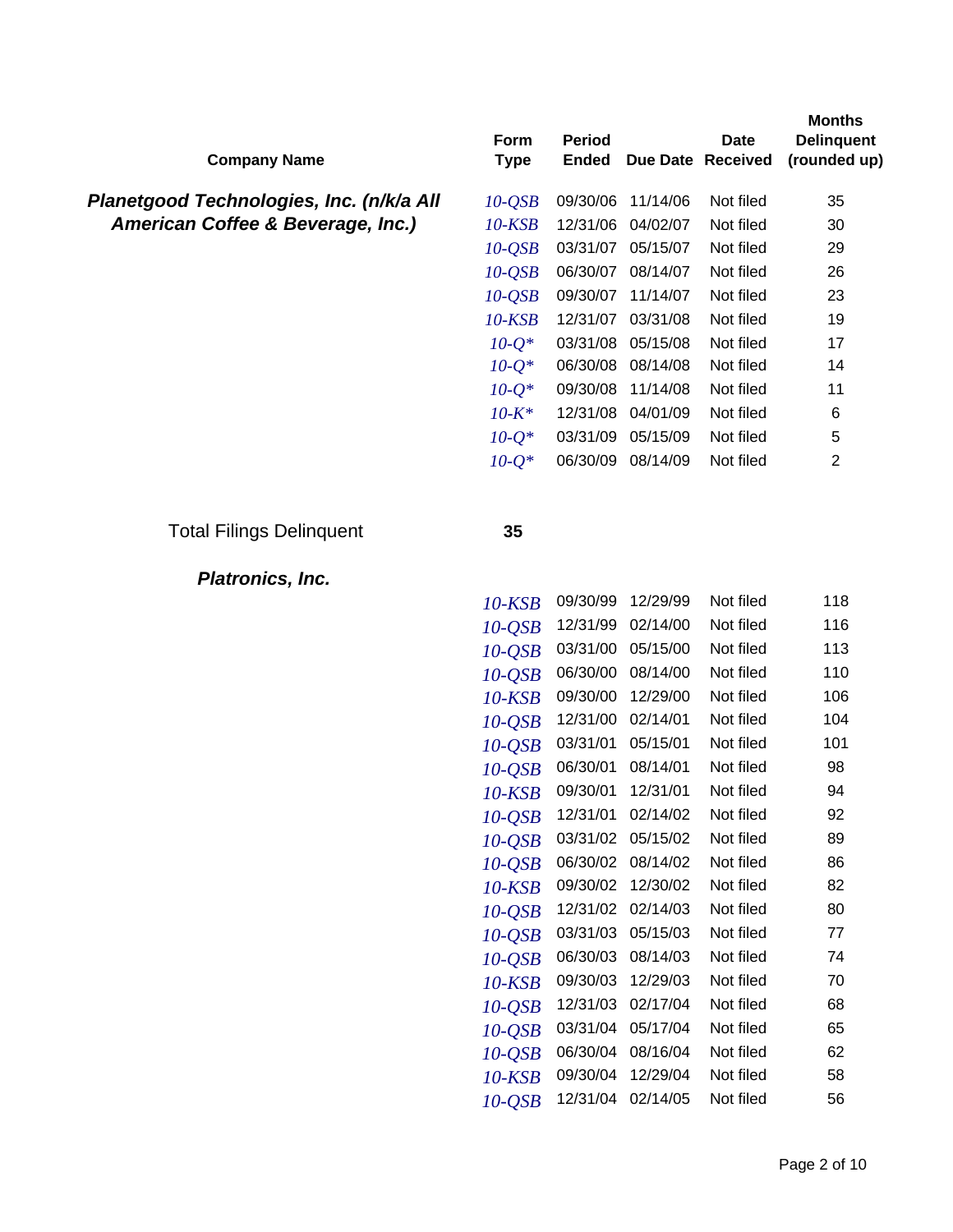| 03/31/05<br>Not filed<br>05/16/05<br>53<br>$10-QSB$<br><b>Platronics, Inc.</b><br>06/30/05<br>08/15/05<br>Not filed<br>50<br>$10-QSB$<br>09/30/05<br>Not filed<br>46<br>12/29/05<br>10-KSB<br>Not filed<br>12/31/05<br>02/14/06<br>44<br>$10-QSB$<br>Not filed<br>03/31/06<br>05/15/06<br>41<br>$10-QSB$<br>06/30/06<br>Not filed<br>08/14/06<br>38<br>$10-QSB$<br>09/30/06<br>12/29/06<br>Not filed<br>34<br>10-KSB<br>Not filed<br>12/31/06<br>02/14/07<br>32<br>$10-QSB$<br>Not filed<br>03/31/07<br>05/15/07<br>29<br>$10-QSB$<br>Not filed<br>06/30/07<br>08/14/07<br>26<br>$10-QSB$<br>09/30/07<br>12/31/07<br>Not filed<br>22<br>10-KSB<br>Not filed<br>12/31/07<br>02/14/08<br>20<br>$10-QSB$<br>03/31/08<br>05/15/08<br>Not filed<br>17<br>$10-QSB$<br>06/30/08<br>08/14/08<br>Not filed<br>14<br>$10-QSB$<br>09/30/08<br>12/29/08<br>Not filed<br>10<br>10-KSB<br>02/17/09<br>Not filed<br>12/31/08<br>8<br>$10 - Q^*$<br>03/31/09<br>05/15/09<br>Not filed<br>5<br>$10 - O^*$<br>06/30/09<br>Not filed<br>$\overline{2}$<br>08/14/09<br>$10 - O^*$ | <b>Company Name</b> | Form<br><b>Type</b> | <b>Period</b><br><b>Ended</b> | Due Date | <b>Date</b><br><b>Received</b> | <b>Months</b><br><b>Delinquent</b><br>(rounded up) |
|---------------------------------------------------------------------------------------------------------------------------------------------------------------------------------------------------------------------------------------------------------------------------------------------------------------------------------------------------------------------------------------------------------------------------------------------------------------------------------------------------------------------------------------------------------------------------------------------------------------------------------------------------------------------------------------------------------------------------------------------------------------------------------------------------------------------------------------------------------------------------------------------------------------------------------------------------------------------------------------------------------------------------------------------------------------|---------------------|---------------------|-------------------------------|----------|--------------------------------|----------------------------------------------------|
|                                                                                                                                                                                                                                                                                                                                                                                                                                                                                                                                                                                                                                                                                                                                                                                                                                                                                                                                                                                                                                                               |                     |                     |                               |          |                                |                                                    |
|                                                                                                                                                                                                                                                                                                                                                                                                                                                                                                                                                                                                                                                                                                                                                                                                                                                                                                                                                                                                                                                               |                     |                     |                               |          |                                |                                                    |
|                                                                                                                                                                                                                                                                                                                                                                                                                                                                                                                                                                                                                                                                                                                                                                                                                                                                                                                                                                                                                                                               |                     |                     |                               |          |                                |                                                    |
|                                                                                                                                                                                                                                                                                                                                                                                                                                                                                                                                                                                                                                                                                                                                                                                                                                                                                                                                                                                                                                                               |                     |                     |                               |          |                                |                                                    |
|                                                                                                                                                                                                                                                                                                                                                                                                                                                                                                                                                                                                                                                                                                                                                                                                                                                                                                                                                                                                                                                               |                     |                     |                               |          |                                |                                                    |
|                                                                                                                                                                                                                                                                                                                                                                                                                                                                                                                                                                                                                                                                                                                                                                                                                                                                                                                                                                                                                                                               |                     |                     |                               |          |                                |                                                    |
|                                                                                                                                                                                                                                                                                                                                                                                                                                                                                                                                                                                                                                                                                                                                                                                                                                                                                                                                                                                                                                                               |                     |                     |                               |          |                                |                                                    |
|                                                                                                                                                                                                                                                                                                                                                                                                                                                                                                                                                                                                                                                                                                                                                                                                                                                                                                                                                                                                                                                               |                     |                     |                               |          |                                |                                                    |
|                                                                                                                                                                                                                                                                                                                                                                                                                                                                                                                                                                                                                                                                                                                                                                                                                                                                                                                                                                                                                                                               |                     |                     |                               |          |                                |                                                    |
|                                                                                                                                                                                                                                                                                                                                                                                                                                                                                                                                                                                                                                                                                                                                                                                                                                                                                                                                                                                                                                                               |                     |                     |                               |          |                                |                                                    |
|                                                                                                                                                                                                                                                                                                                                                                                                                                                                                                                                                                                                                                                                                                                                                                                                                                                                                                                                                                                                                                                               |                     |                     |                               |          |                                |                                                    |
|                                                                                                                                                                                                                                                                                                                                                                                                                                                                                                                                                                                                                                                                                                                                                                                                                                                                                                                                                                                                                                                               |                     |                     |                               |          |                                |                                                    |
|                                                                                                                                                                                                                                                                                                                                                                                                                                                                                                                                                                                                                                                                                                                                                                                                                                                                                                                                                                                                                                                               |                     |                     |                               |          |                                |                                                    |
|                                                                                                                                                                                                                                                                                                                                                                                                                                                                                                                                                                                                                                                                                                                                                                                                                                                                                                                                                                                                                                                               |                     |                     |                               |          |                                |                                                    |
|                                                                                                                                                                                                                                                                                                                                                                                                                                                                                                                                                                                                                                                                                                                                                                                                                                                                                                                                                                                                                                                               |                     |                     |                               |          |                                |                                                    |
|                                                                                                                                                                                                                                                                                                                                                                                                                                                                                                                                                                                                                                                                                                                                                                                                                                                                                                                                                                                                                                                               |                     |                     |                               |          |                                |                                                    |
|                                                                                                                                                                                                                                                                                                                                                                                                                                                                                                                                                                                                                                                                                                                                                                                                                                                                                                                                                                                                                                                               |                     |                     |                               |          |                                |                                                    |
|                                                                                                                                                                                                                                                                                                                                                                                                                                                                                                                                                                                                                                                                                                                                                                                                                                                                                                                                                                                                                                                               |                     |                     |                               |          |                                |                                                    |

Total Filings Delinquent **40** 

*Plus Solutions, Inc.* 

| 10-KSB       | 12/31/01 | 04/01/02 | Not filed | 90 |
|--------------|----------|----------|-----------|----|
| $10-QSB$     | 03/31/02 | 05/15/02 | Not filed | 89 |
| $10-QSB$     | 06/30/02 | 08/14/02 | Not filed | 86 |
| $10-QSB$     | 09/30/02 | 11/14/02 | Not filed | 83 |
| 10-KSB       | 12/31/02 | 03/31/03 | Not filed | 79 |
| $10-QSB$     | 03/31/03 | 05/15/03 | Not filed | 77 |
| $10-QSB$     | 06/30/03 | 08/14/03 | Not filed | 74 |
| $10-QSB$     | 09/30/03 | 11/14/03 | Not filed | 71 |
| 10-KSB       | 12/31/03 | 03/30/04 | Not filed | 67 |
| $10-QSB$     | 03/31/04 | 05/17/04 | Not filed | 65 |
| $10-QSB$     | 06/30/04 | 08/16/04 | Not filed | 62 |
| $10-QSB$     | 09/30/04 | 11/15/04 | Not filed | 59 |
| 10-KSB       | 12/31/04 | 03/31/05 | Not filed | 55 |
| $10$ - $OSB$ | 03/31/05 | 05/16/05 | Not filed | 53 |
| $10-QSB$     | 06/30/05 | 08/15/05 | Not filed | 50 |
| 10-OSB       | 09/30/05 | 11/14/05 | Not filed | 47 |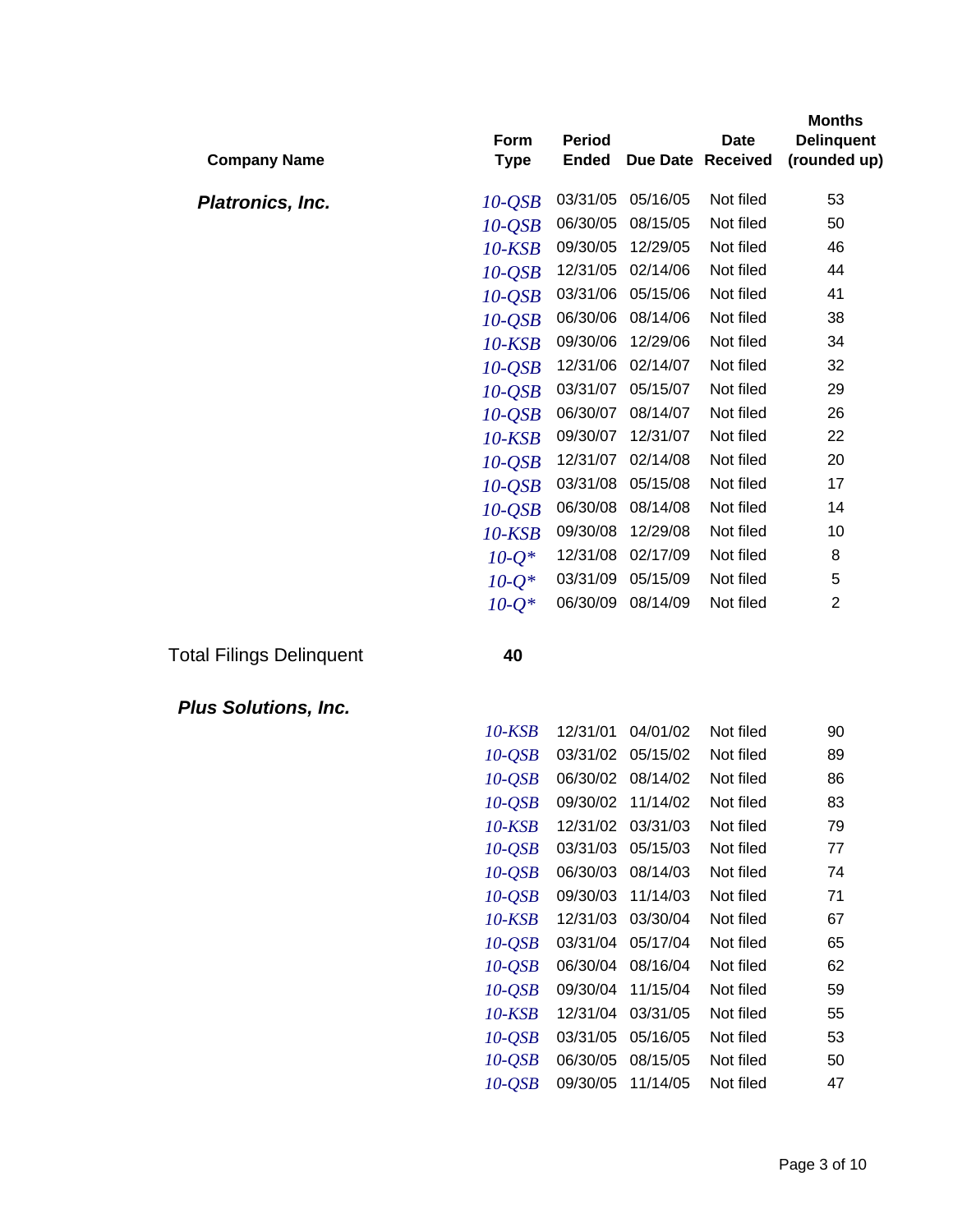| <b>Company Name</b>             | Form<br><b>Type</b> | <b>Period</b><br><b>Ended</b> |                      | <b>Date</b><br>Due Date Received | <b>Months</b><br><b>Delinquent</b><br>(rounded up) |
|---------------------------------|---------------------|-------------------------------|----------------------|----------------------------------|----------------------------------------------------|
| <b>Plus Solutions, Inc.</b>     | $10$ - $KSB$        | 12/31/05                      | 03/31/06             | Not filed                        | 43                                                 |
|                                 | $10-QSB$            | 03/31/06                      | 05/15/06             | Not filed                        | 41                                                 |
|                                 | $10-QSB$            | 06/30/06                      | 08/14/06             | Not filed                        | 38                                                 |
|                                 | $10-QSB$            | 09/30/06                      | 11/14/06             | Not filed                        | 35                                                 |
|                                 | $10$ - $KSB$        | 12/31/06                      | 04/02/07             | Not filed                        | 30                                                 |
|                                 | $10-QSB$            | 03/31/07                      | 05/15/07             | Not filed                        | 29                                                 |
|                                 | $10-QSB$            | 06/30/07                      | 08/14/07             | Not filed                        | 26                                                 |
|                                 | $10-QSB$            | 09/30/07                      | 11/14/07             | Not filed                        | 23                                                 |
|                                 | $10$ - $KSB$        | 12/31/07                      | 03/31/08             | Not filed                        | 19                                                 |
|                                 | $10-Q^*$            | 03/31/08                      | 05/15/08             | Not filed                        | 17                                                 |
|                                 | $10-Q^*$            | 06/30/08                      | 08/14/08             | Not filed                        | 14                                                 |
|                                 | $10-Q^*$            | 09/30/08                      | 11/14/08             | Not filed                        | 11                                                 |
|                                 | $10 - K^*$          | 12/31/08                      | 04/01/09             | Not filed                        | 6                                                  |
|                                 | $10 - Q^*$          | 03/31/09                      | 05/15/09             | Not filed                        | 5                                                  |
|                                 | $10 - Q^*$          | 06/30/09                      | 08/14/09             | Not filed                        | $\overline{2}$                                     |
| <b>Total Filings Delinquent</b> | 31                  |                               |                      |                                  |                                                    |
| Portacom Wireless, Inc.         |                     |                               |                      |                                  |                                                    |
|                                 | $10-K$              | 12/31/98                      | 03/31/99             | Not filed                        | 127                                                |
|                                 | $10-Q$              | 03/31/99                      | 05/17/99             | Not filed                        | 125                                                |
|                                 | $10-Q$              | 06/30/99                      | 08/16/99             | Not filed                        | 122                                                |
|                                 | $10-Q$              | 09/30/99                      | 11/15/99             | Not filed                        | 119                                                |
|                                 | $10-K$              | 12/31/99                      | 03/30/00             | Not filed                        | 115                                                |
|                                 | $10-Q$              | 03/31/00                      | 05/15/00             | Not filed                        | 113                                                |
|                                 | $10-Q$              | 06/30/00                      | 08/14/00             | Not filed                        | 110                                                |
|                                 | $10-Q$              | 09/30/00                      | 11/14/00             | Not filed                        | 107                                                |
|                                 | $10-K$              | 12/31/00                      | 04/02/01             | Not filed                        | 102<br>101                                         |
|                                 | $10-Q$<br>$10-Q$    | 03/31/01<br>06/30/01          | 05/15/01<br>08/14/01 | Not filed<br>Not filed           | 98                                                 |
|                                 | $10-Q$              | 09/30/01                      | 11/14/01             | Not filed                        | 95                                                 |
|                                 | $10-K$              | 12/31/01                      | 04/01/02             | Not filed                        | 90                                                 |
|                                 | $10-Q$              | 03/31/02                      | 05/15/02             | Not filed                        | 89                                                 |
|                                 | $10-Q$              | 06/30/02                      | 08/14/02             | Not filed                        | 86                                                 |
|                                 | $10-Q$              | 09/30/02                      | 11/14/02             | Not filed                        | 83                                                 |
|                                 | $10-K$              | 12/31/02                      | 03/31/03             | Not filed                        | 79                                                 |
|                                 | $10-Q$              | 03/31/03                      | 05/15/03             | Not filed                        | 77                                                 |
|                                 | $10-Q$              | 06/30/03                      | 08/14/03             | Not filed                        | 74                                                 |
|                                 | $10-Q$              | 09/30/03                      | 11/14/03             | Not filed                        | 71                                                 |
|                                 | $10-K$              | 12/31/03                      | 03/30/04             | Not filed                        | 67                                                 |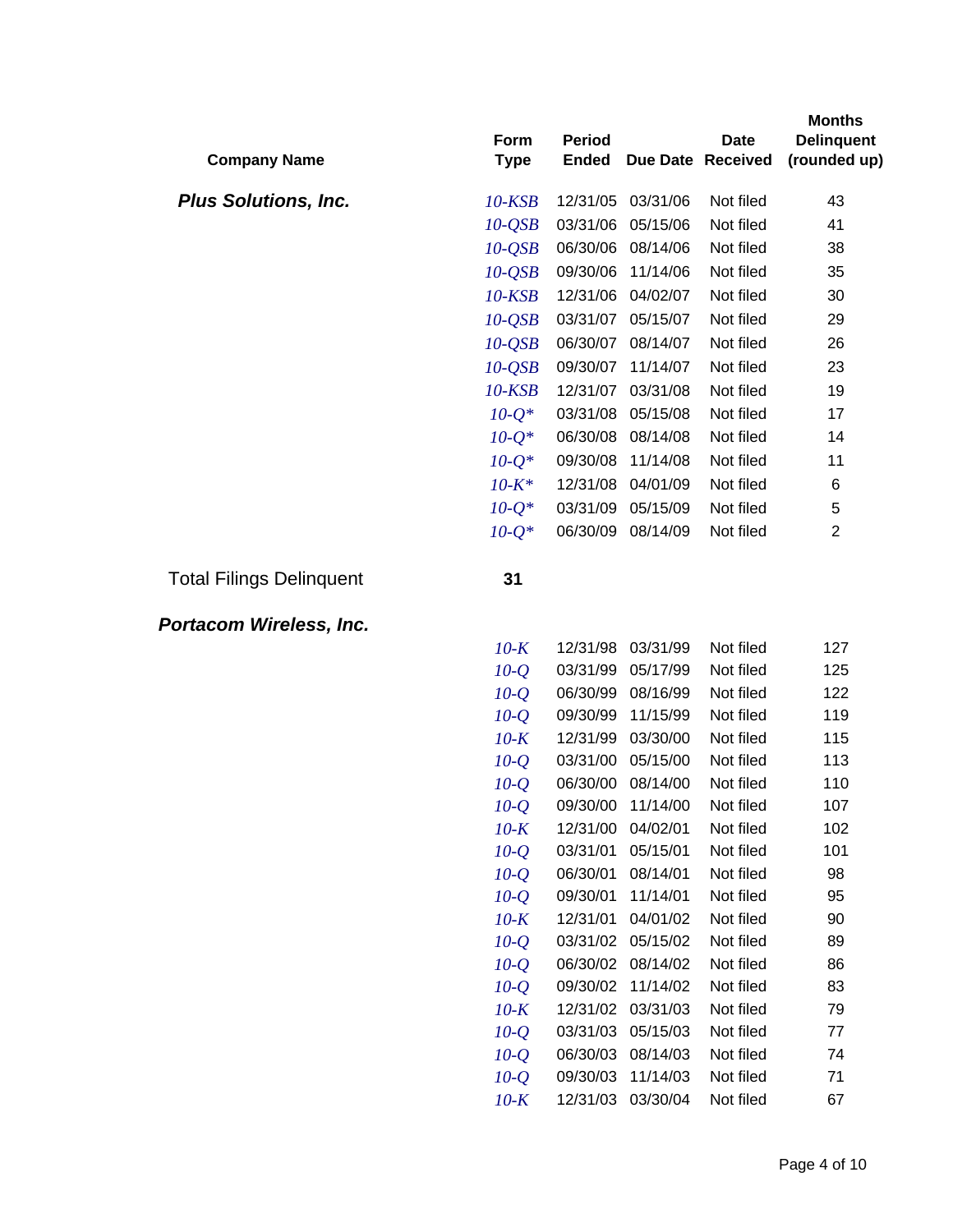| <b>Company Name</b>             | Form<br><b>Type</b> | <b>Period</b><br><b>Ended</b> |                   | <b>Date</b><br>Due Date Received | <b>Months</b><br><b>Delinquent</b><br>(rounded up) |
|---------------------------------|---------------------|-------------------------------|-------------------|----------------------------------|----------------------------------------------------|
| Portacom Wireless, Inc.         | $10-Q$              | 03/31/04                      | 05/17/04          | Not filed                        | 65                                                 |
|                                 | $10-Q$              | 06/30/04                      | 08/16/04          | Not filed                        | 62                                                 |
|                                 | $10-Q$              | 09/30/04                      | 11/15/04          | Not filed                        | 59                                                 |
|                                 | $10-K$              | 12/31/04                      | 03/31/05          | Not filed                        | 55                                                 |
|                                 | $10-Q$              | 03/31/05                      | 05/16/05          | Not filed                        | 53                                                 |
|                                 | $10-Q$              | 06/30/05                      | 08/15/05          | Not filed                        | 50                                                 |
|                                 | $10-Q$              | 09/30/05                      | 11/14/05          | Not filed                        | 47                                                 |
|                                 | $10-K$              | 12/31/05                      | 03/31/06          | Not filed                        | 43                                                 |
|                                 | $10-Q$              | 03/31/06                      | 05/15/06          | Not filed                        | 41                                                 |
|                                 | $10-Q$              | 06/30/06                      | 08/14/06          | Not filed                        | 38                                                 |
|                                 | $10-Q$              | 09/30/06                      | 11/14/06          | Not filed                        | 35                                                 |
|                                 | $10-K$              | 12/31/06                      | 04/02/07          | Not filed                        | 30                                                 |
|                                 | $10-Q$              | 03/31/07                      | 05/15/07          | Not filed                        | 29                                                 |
|                                 | $10-Q$              | 06/30/07                      | 08/14/07          | Not filed                        | 26                                                 |
|                                 | $10-Q$              | 09/30/07                      | 11/14/07          | Not filed                        | 23                                                 |
|                                 | $10-K$              | 12/31/07                      | 03/31/08          | Not filed                        | 19                                                 |
|                                 | $10-Q$              | 03/31/08                      | 05/15/08          | Not filed                        | 17                                                 |
|                                 | $10-Q$              | 06/30/08                      | 08/14/08          | Not filed                        | 14                                                 |
|                                 | $10-Q$              | 09/30/08                      | 11/14/08          | Not filed                        | 11                                                 |
|                                 | $10-K$              | 12/31/08                      | 04/01/09          | Not filed                        | 6                                                  |
|                                 | $10-Q$              | 03/31/09                      | 05/15/09          | Not filed                        | 5                                                  |
|                                 | $10-Q$              | 06/30/09                      | 08/14/09          | Not filed                        | $\overline{2}$                                     |
| <b>Total Filings Delinquent</b> | 43                  |                               |                   |                                  |                                                    |
| Portal Net, Ltd.                |                     |                               |                   |                                  |                                                    |
|                                 | $20-F$              | 09/30/01                      | 04/01/02          | Not filed                        | 90                                                 |
|                                 | $20-F$              |                               | 09/30/02 03/31/03 | Not filed                        | 79                                                 |
|                                 | $20-F$              | 09/30/03                      | 03/31/04          | Not filed                        | 67                                                 |
|                                 | $20-F$              | 09/30/04                      | 03/31/05          | Not filed                        | 55                                                 |
|                                 | $20-F$              | 09/30/05                      | 03/31/06          | Not filed                        | 43                                                 |
|                                 | $20-F$              | 09/30/06                      | 04/02/07          | Not filed                        | 30                                                 |
|                                 | $20-F$              | 09/30/07                      | 03/31/08          | Not filed                        | 19                                                 |
|                                 | $20-F$              | 09/30/08                      | 03/31/09          | Not filed                        | $\overline{7}$                                     |
| <b>Total Filings Delinquent</b> | 8                   |                               |                   |                                  |                                                    |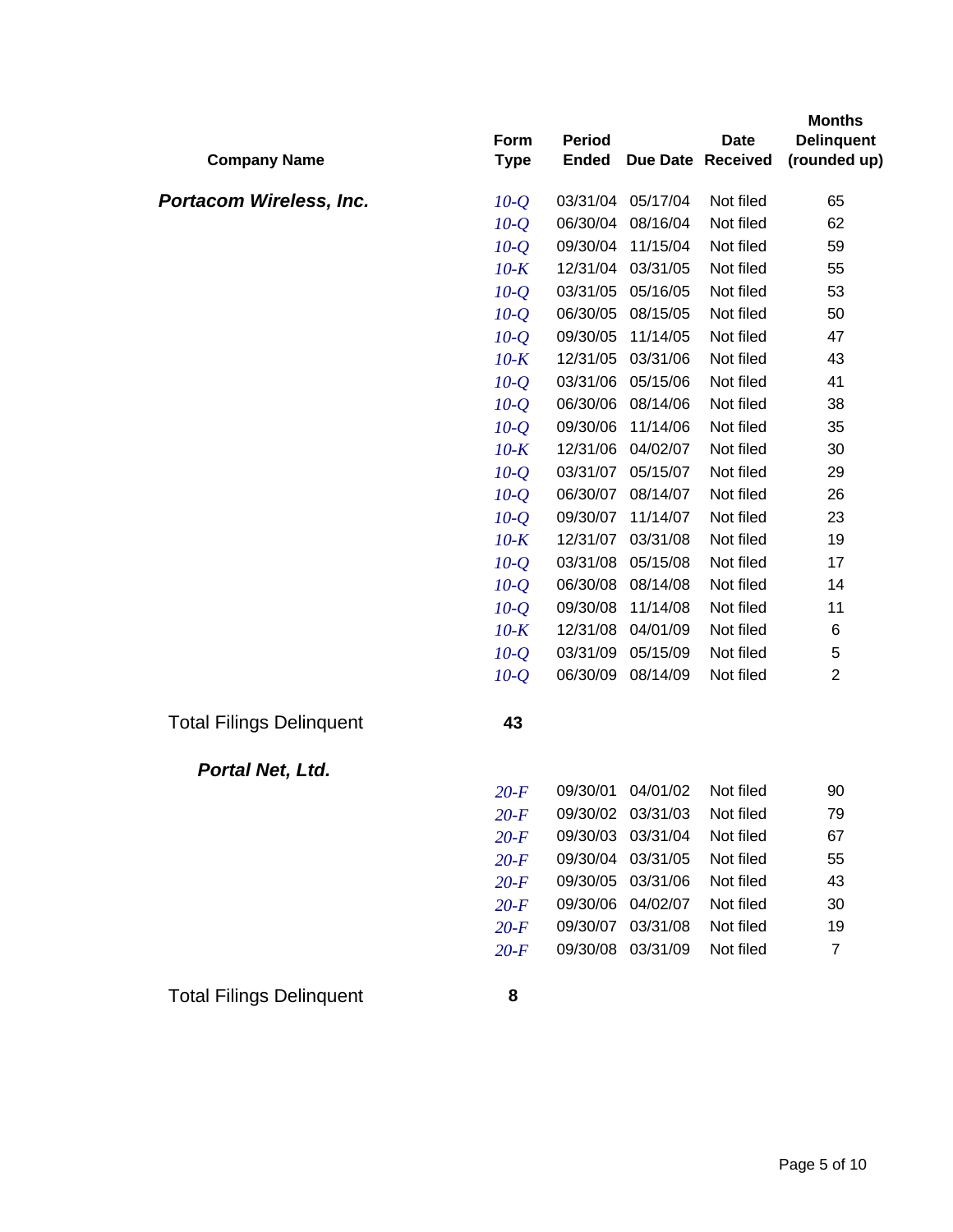| <b>Company Name</b>                              | Form<br><b>Type</b>  | <b>Period</b><br><b>Ended</b> |                      | <b>Date</b><br>Due Date Received | <b>Months</b><br><b>Delinquent</b><br>(rounded up) |
|--------------------------------------------------|----------------------|-------------------------------|----------------------|----------------------------------|----------------------------------------------------|
|                                                  |                      |                               |                      |                                  |                                                    |
| <b>Prime Holdings &amp; Investments, Inc.</b>    | $10$ - $KSB$         | 12/31/04                      | 03/31/05             | Not filed                        | 55                                                 |
|                                                  |                      | 03/31/05                      | 05/16/05             | Not filed                        | 53                                                 |
|                                                  | $10-QSB$<br>$10-QSB$ | 06/30/05                      | 08/15/05             | Not filed                        | 50                                                 |
|                                                  | $10-QSB$             | 09/30/05                      | 11/14/05             | Not filed                        | 47                                                 |
|                                                  | $10$ - $KSB$         | 12/31/05                      | 03/31/06             | Not filed                        | 43                                                 |
|                                                  | $10-QSB$             | 03/31/06                      | 05/15/06             | Not filed                        | 41                                                 |
|                                                  | $10-QSB$             | 06/30/06                      | 08/14/06             | Not filed                        | 38                                                 |
|                                                  | $10-QSB$             | 09/30/06                      | 11/14/06             | Not filed                        | 35                                                 |
|                                                  | $10$ - $KSB$         | 12/31/06                      | 04/02/07             | Not filed                        | 30                                                 |
|                                                  | $10-QSB$             |                               | 03/31/07 05/15/07    | Not filed                        | 29                                                 |
|                                                  | $10-QSB$             | 06/30/07                      | 08/14/07             | Not filed                        | 26                                                 |
|                                                  | $10-QSB$             | 09/30/07                      | 11/14/07             | Not filed                        | 23                                                 |
|                                                  | $10$ - $KSB$         | 12/31/07                      | 03/31/08             | Not filed                        | 19                                                 |
|                                                  | $10 - Q^*$           | 03/31/08                      | 05/15/08             | Not filed                        | 17                                                 |
|                                                  | $10 - Q^*$           | 06/30/08                      | 08/14/08             | Not filed                        | 14                                                 |
|                                                  | $10 - Q^*$           | 09/30/08                      | 11/14/08             | Not filed                        | 11                                                 |
|                                                  | $10 - K^*$           | 12/31/08                      | 04/01/09             | Not filed                        | 6                                                  |
|                                                  | $10 - Q^*$           | 03/31/09                      | 05/15/09             | Not filed                        | 5                                                  |
|                                                  | $10 - Q^*$           | 06/30/09                      | 08/14/09             | Not filed                        | $\overline{2}$                                     |
| <b>Total Filings Delinquent</b>                  | 19                   |                               |                      |                                  |                                                    |
| Pro-After, Inc.<br>(f/k/a PurchasePro.com, Inc.) |                      |                               |                      |                                  |                                                    |
|                                                  | $10-Q$               |                               | 06/30/02 08/14/02    | Not filed                        | 86                                                 |
|                                                  | $10-Q$               |                               | 09/30/02 11/14/02    | Not filed                        | 83                                                 |
|                                                  | $10-K$               |                               | 12/31/02 03/31/03    | Not filed                        | 79                                                 |
|                                                  | $10-Q$               |                               | 03/31/03 05/15/03    | Not filed                        | 77                                                 |
|                                                  | $10-Q$               | 06/30/03                      | 08/14/03             | Not filed                        | 74                                                 |
|                                                  | $10-Q$               | 09/30/03                      | 11/14/03             | Not filed                        | 71                                                 |
|                                                  | $10-K$               | 12/31/03                      | 03/30/04             | Not filed                        | 67                                                 |
|                                                  | $10-Q$               |                               | 03/31/04 05/17/04    | Not filed                        | 65                                                 |
|                                                  | $10-Q$               | 06/30/04                      | 08/16/04             | Not filed                        | 62                                                 |
|                                                  | $10-Q$<br>$10-K$     | 09/30/04<br>12/31/04          | 11/15/04<br>03/31/05 | Not filed<br>Not filed           | 59<br>55                                           |
|                                                  | $10-Q$               | 03/31/05                      | 05/16/05             | Not filed                        | 53                                                 |
|                                                  | $10-Q$               | 06/30/05                      | 08/15/05             | Not filed                        | 50                                                 |
|                                                  | $10-Q$               | 09/30/05                      | 11/14/05             | Not filed                        | 47                                                 |

*10-K* 12/31/05 03/31/06 Not filed 43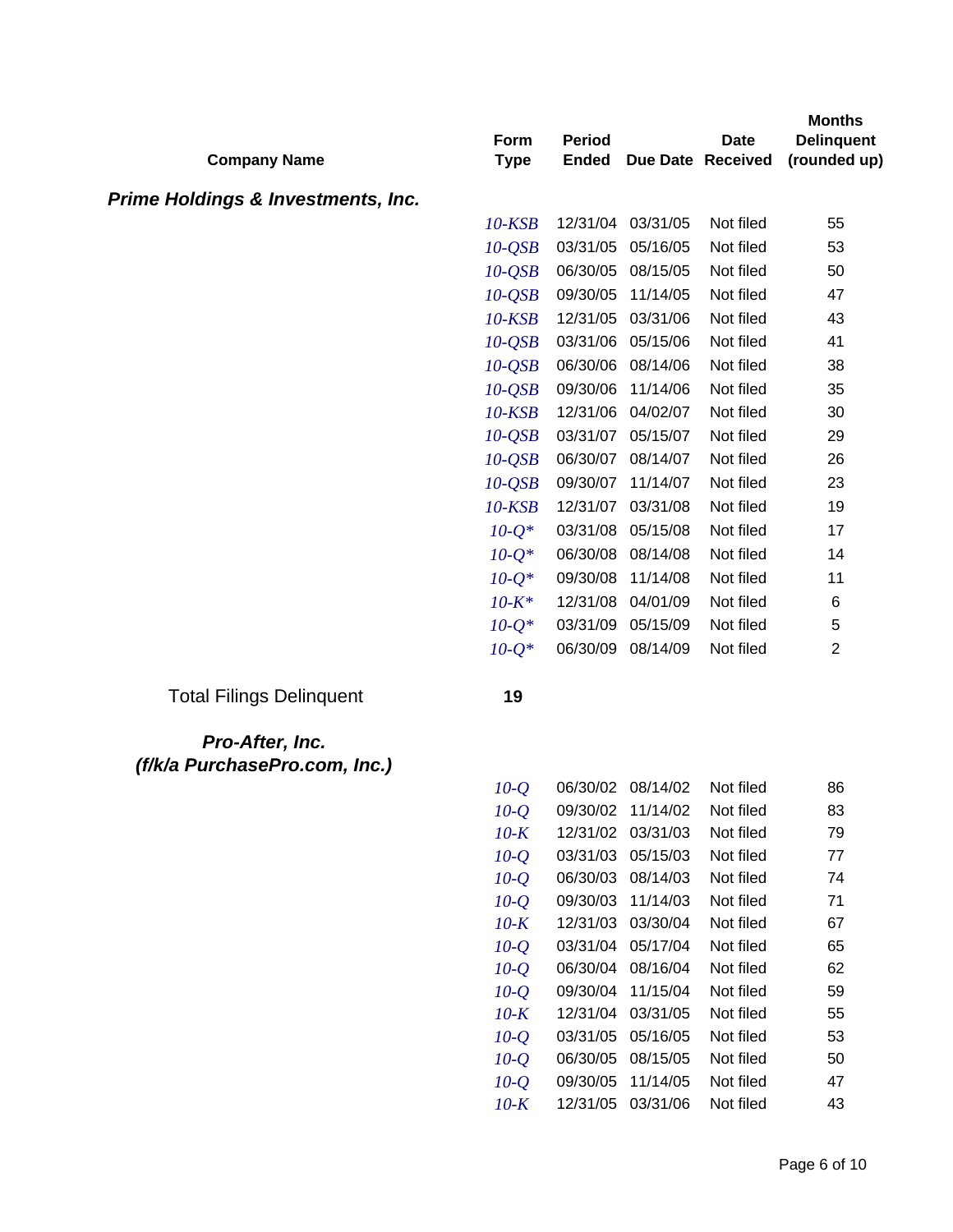|                                 | Form         | <b>Period</b> |                   | <b>Date</b>       | <b>Months</b><br><b>Delinquent</b> |
|---------------------------------|--------------|---------------|-------------------|-------------------|------------------------------------|
| <b>Company Name</b>             | <b>Type</b>  | <b>Ended</b>  |                   | Due Date Received | (rounded up)                       |
| Pro-After, Inc.                 | $10 - Q$     | 03/31/06      | 05/15/06          | Not filed         | 41                                 |
| (f/k/a PurchasePro.com, Inc.)   | $10-Q$       | 06/30/06      | 08/14/06          | Not filed         | 38                                 |
|                                 | $10-Q$       | 09/30/06      | 11/14/06          | Not filed         | 35                                 |
|                                 | $10-K$       | 12/31/06      | 04/02/07          | Not filed         | 30                                 |
|                                 | $10-Q$       | 03/31/07      | 05/15/07          | Not filed         | 29                                 |
|                                 | $10-Q$       | 06/30/07      | 08/14/07          | Not filed         | 26                                 |
|                                 | $10-Q$       | 09/30/07      | 11/14/07          | Not filed         | 23                                 |
|                                 | $10-K$       | 12/31/07      | 03/31/08          | Not filed         | 19                                 |
|                                 | $10-Q$       | 03/31/08      | 05/15/08          | Not filed         | 17                                 |
|                                 | $10-Q$       | 06/30/08      | 08/14/08          | Not filed         | 14                                 |
|                                 | $10-Q$       | 09/30/08      | 11/14/08          | Not filed         | 11                                 |
|                                 | $10-K$       | 12/31/08      | 04/01/09          | Not filed         | 6                                  |
|                                 | $10-Q$       | 03/31/09      | 05/15/09          | Not filed         | $\mathbf 5$                        |
|                                 | $10-Q$       | 06/30/09      | 08/14/09          | Not filed         | $\overline{2}$                     |
| <b>Total Filings Delinquent</b> | 29           |               |                   |                   |                                    |
| <b>Project Group, Inc.</b>      |              |               |                   |                   |                                    |
|                                 | 10-KSB       | 12/31/04      | 03/31/05          | Not filed         | 55                                 |
|                                 | $10-QSB$     | 03/31/05      | 05/16/05          | Not filed         | 53                                 |
|                                 | $10-QSB$     | 06/30/05      | 08/15/05          | Not filed         | 50                                 |
|                                 | $10-QSB$     | 09/30/05      | 11/14/05          | Not filed         | 47                                 |
|                                 | $10$ - $KSB$ | 12/31/05      | 03/31/06          | Not filed         | 43                                 |
|                                 | $10-QSB$     | 03/31/06      | 05/15/06          | Not filed         | 41                                 |
|                                 | $10-QSB$     | 06/30/06      | 08/14/06          | Not filed         | 38                                 |
|                                 | $10-QSB$     | 09/30/06      | 11/14/06          | Not filed         | 35                                 |
|                                 | 10-KSB       | 12/31/06      | 04/02/07          | Not filed         | 30                                 |
|                                 | $10-QSB$     |               | 03/31/07 05/15/07 | Not filed         | 29                                 |
|                                 | $10-QSB$     | 06/30/07      | 08/14/07          | Not filed         | 26                                 |
|                                 | $10-QSB$     | 09/30/07      | 11/14/07          | Not filed         | 23                                 |
|                                 | $10$ - $KSB$ | 12/31/07      | 03/31/08          | Not filed         | 19                                 |
|                                 | $10-Q^*$     | 03/31/08      | 05/15/08          | Not filed         | 17                                 |
|                                 | $10-Q^*$     | 06/30/08      | 08/14/08          | Not filed         | 14                                 |
|                                 | $10 - Q^*$   | 09/30/08      | 11/14/08          | Not filed         | 11                                 |
|                                 | $10 - K^*$   | 12/31/08      | 04/01/09          | Not filed         | 6                                  |
|                                 | $10 - Q^*$   | 03/31/09      | 05/15/09          | Not filed         | 5                                  |
|                                 | $10 - Q^*$   | 06/30/09      | 08/14/09          | Not filed         | $\boldsymbol{2}$                   |
|                                 |              |               |                   |                   |                                    |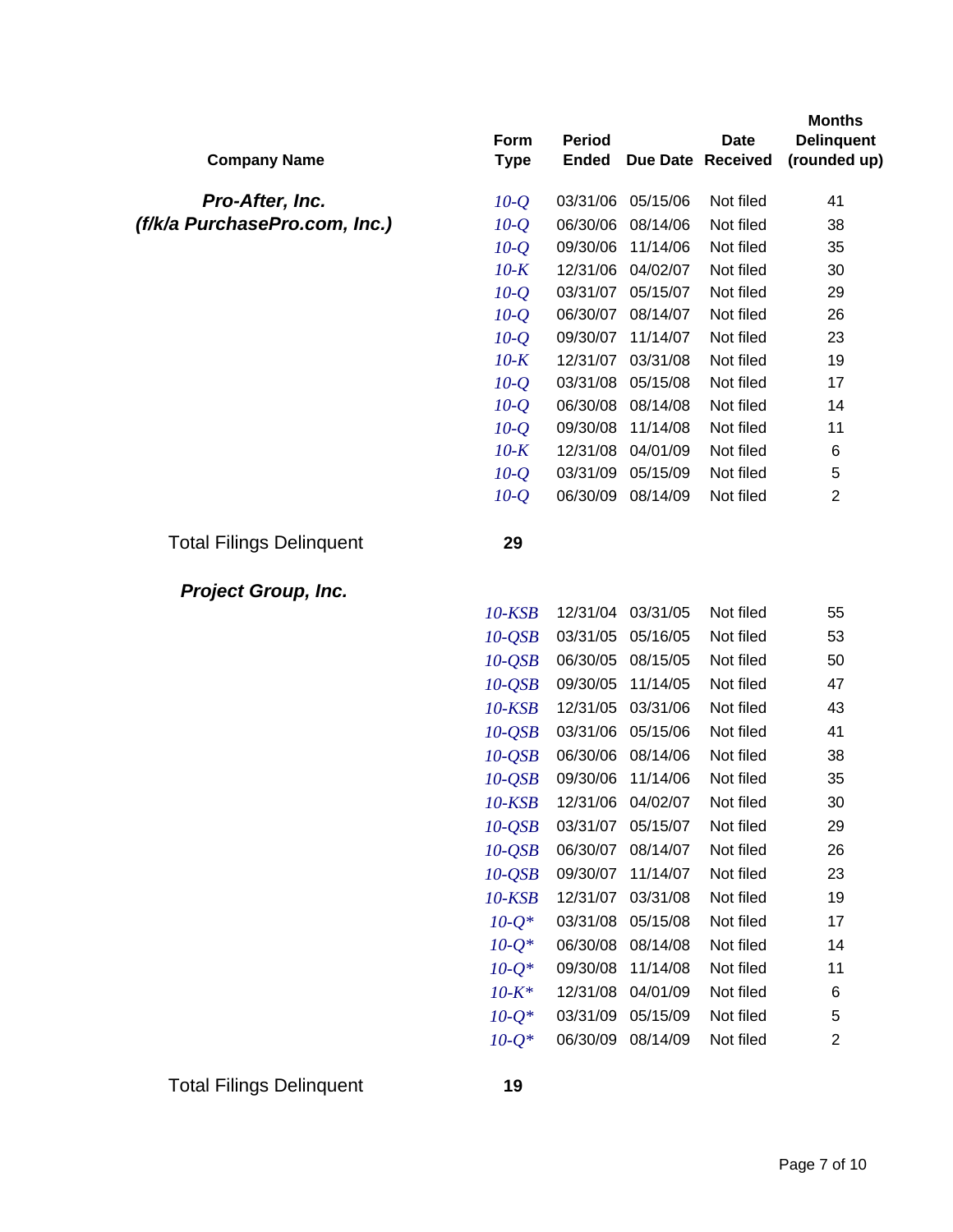| <b>Company Name</b>                | Form<br><b>Type</b> | <b>Period</b><br><b>Ended</b> |                   | <b>Date</b><br>Due Date Received | <b>Months</b><br><b>Delinquent</b><br>(rounded up) |
|------------------------------------|---------------------|-------------------------------|-------------------|----------------------------------|----------------------------------------------------|
| <b>ProLong International Corp.</b> |                     |                               |                   |                                  |                                                    |
|                                    | $10$ - $KSB$        | 12/31/05                      | 03/31/06          | Not filed                        | 43                                                 |
|                                    | $10-QSB$            | 03/31/06                      | 05/15/06          | Not filed                        | 41                                                 |
|                                    | $10-QSB$            | 06/30/06                      | 08/14/06          | Not filed                        | 38                                                 |
|                                    | $10-QSB$            | 09/30/06                      | 11/14/06          | Not filed                        | 35                                                 |
|                                    | $10$ - $KSB$        | 12/31/06                      | 04/02/07          | Not filed                        | 30                                                 |
|                                    | $10-QSB$            | 03/31/07                      | 05/15/07          | Not filed                        | 29                                                 |
|                                    | $10-QSB$            | 06/30/07                      | 08/14/07          | Not filed                        | 26                                                 |
|                                    | $10-QSB$            | 09/30/07                      | 11/14/07          | Not filed                        | 23                                                 |
|                                    | $10$ - $KSB$        | 12/31/07                      | 03/31/08          | Not filed                        | 19                                                 |
|                                    | $10 - Q^*$          | 03/31/08                      | 05/15/08          | Not filed                        | 17                                                 |
|                                    | $10 - Q^*$          | 06/30/08                      | 08/14/08          | Not filed                        | 14                                                 |
|                                    | $10-Q^*$            | 09/30/08                      | 11/14/08          | Not filed                        | 11                                                 |
|                                    | $10 - K^*$          | 12/31/08                      | 04/01/09          | Not filed                        | 6                                                  |
|                                    | $10 - Q^*$          | 03/31/09                      | 05/15/09          | Not filed                        | 5                                                  |
|                                    | $10 - Q^*$          | 06/30/09                      | 08/14/09          | Not filed                        | $\overline{2}$                                     |
| <b>Total Filings Delinquent</b>    | 15                  |                               |                   |                                  |                                                    |
| PSS, Inc.                          |                     |                               |                   |                                  |                                                    |
|                                    | $10-Q$              | 02/01/03                      | 03/18/03          | Not filed                        | 79                                                 |
|                                    | $10-Q$              | 05/03/03                      | 06/17/03          | Not filed                        | 76                                                 |
|                                    | $10-Q$              | 08/02/03                      | 09/16/03          | Not filed                        | 73                                                 |
|                                    | $10-K$              | 11/01/03                      | 01/30/04          | Not filed                        | 69                                                 |
|                                    | $10-Q$              | 01/31/04                      | 03/16/04          | Not filed                        | 67                                                 |
|                                    | $10-Q$              |                               | 05/01/04 06/15/04 | Not filed                        | 64                                                 |
|                                    | $10-Q$              |                               | 07/31/04 09/14/04 | Not filed                        | 61                                                 |
|                                    | $10-K$              |                               | 10/30/04 01/28/05 | Not filed                        | 57                                                 |
|                                    | $10-Q$              |                               | 01/29/05 03/15/05 | Not filed                        | 55                                                 |
|                                    | $10-Q$              |                               | 04/30/05 06/14/05 | Not filed                        | 52                                                 |
|                                    | $10-Q$              |                               | 07/30/05 09/13/05 | Not filed                        | 49                                                 |
|                                    | $10-K$              | 10/29/05                      | 01/27/06          | Not filed                        | 45                                                 |
|                                    | $10-Q$              | 01/28/06                      | 03/14/06          | Not filed                        | 43                                                 |
|                                    | $10-Q$              | 04/29/06                      | 06/13/06          | Not filed                        | 40                                                 |
|                                    | $10-Q$              |                               | 07/29/06 09/12/06 | Not filed                        | 37                                                 |
|                                    | $10-K$              | 10/28/06                      | 01/26/07          | Not filed                        | 33                                                 |
|                                    | $10-Q$              |                               | 01/27/07 03/13/07 | Not filed                        | 31                                                 |
|                                    | $10-Q$              | 04/28/07                      | 06/12/07          | Not filed                        | 28                                                 |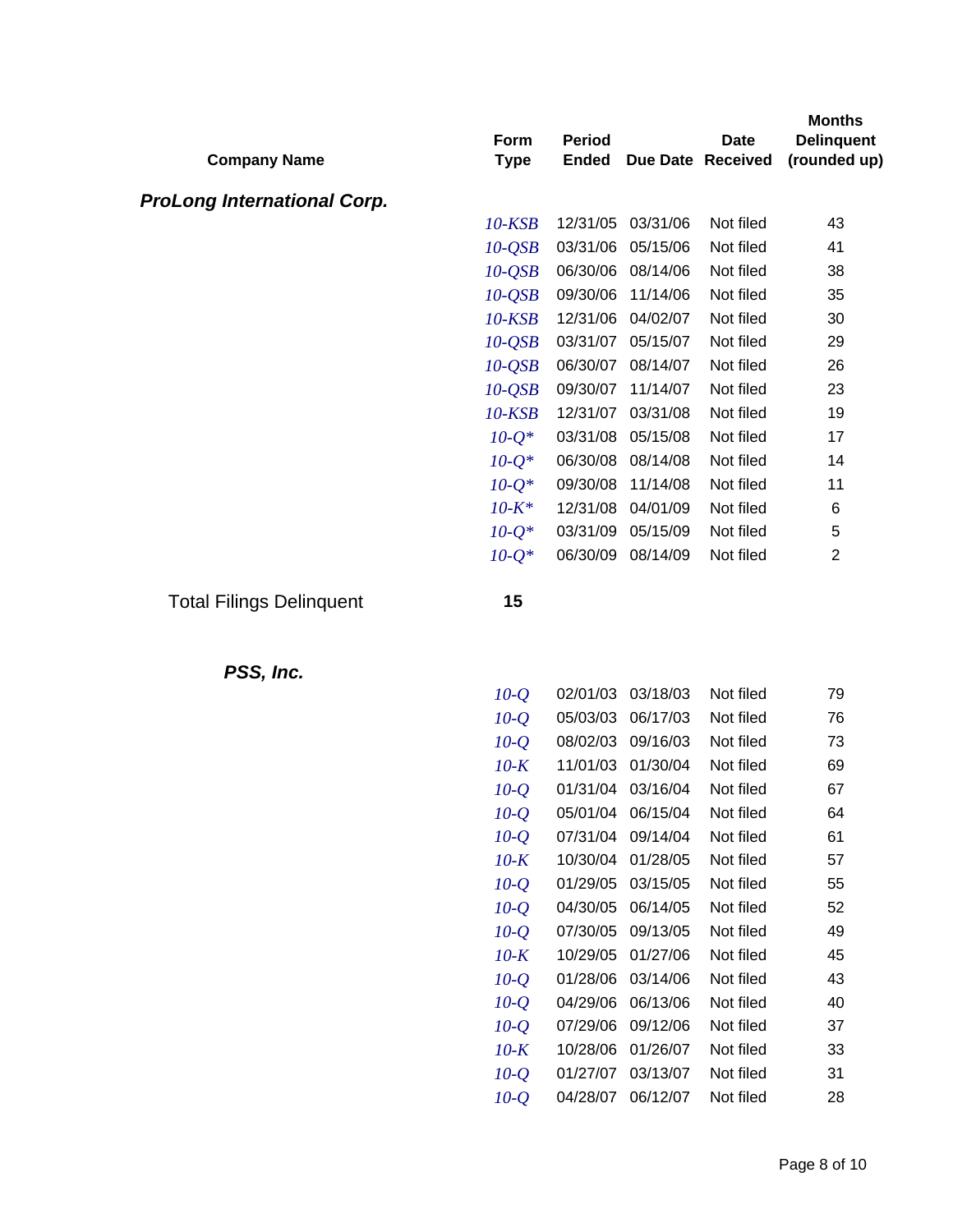| <b>Company Name</b>             | Form<br><b>Type</b> | <b>Period</b><br><b>Ended</b> |          | <b>Date</b><br>Due Date Received | <b>Months</b><br><b>Delinquent</b><br>(rounded up) |
|---------------------------------|---------------------|-------------------------------|----------|----------------------------------|----------------------------------------------------|
| PSS, Inc.                       | $10-Q$              | 07/28/07                      | 09/11/07 | Not filed                        | 25                                                 |
|                                 | $10-K$              | 10/27/07                      | 01/25/08 | Not filed                        | 21                                                 |
|                                 | $10-Q$              | 01/26/08                      | 03/11/08 | Not filed                        | 19                                                 |
|                                 | $10-Q$              | 04/26/08                      | 06/10/08 | Not filed                        | 16                                                 |
|                                 | $10-Q$              | 07/26/08                      | 09/09/08 | Not filed                        | 13                                                 |
|                                 | $10-K$              | 11/01/08                      | 01/30/09 | Not filed                        | 9                                                  |
|                                 | $10-Q$              | 01/31/09                      | 03/17/09 | Not filed                        | $\overline{7}$                                     |
|                                 | $10-Q$              | 05/02/09                      | 06/16/09 | Not filed                        | 4                                                  |
|                                 | $10-Q$              | 08/01/09                      | 09/15/09 | Not filed                        | 1                                                  |
| <b>Total Filings Delinquent</b> | 27                  |                               |          |                                  |                                                    |
| Purus, Inc.                     |                     |                               |          |                                  |                                                    |
|                                 | $10$ - $KSB$        | 01/01/00                      | 03/31/00 | Not filed                        | 115                                                |
|                                 | $10-QSB$            | 04/01/00                      | 05/16/00 | Not filed                        | 113                                                |
|                                 | $10-QSB$            | 07/01/00                      | 08/15/00 | Not filed                        | 110                                                |
|                                 | $10-QSB$            | 09/30/00                      | 11/14/00 | Not filed                        | 107                                                |
|                                 | $10$ - $KSB$        | 12/30/00                      | 03/30/01 | Not filed                        | 103                                                |
|                                 | $10-QSB$            | 03/31/01                      | 05/15/01 | Not filed                        | 101                                                |
|                                 | $10-QSB$            | 06/30/01                      | 08/14/01 | Not filed                        | 98                                                 |
|                                 | $10-QSB$            | 09/29/01                      | 11/13/01 | Not filed                        | 95                                                 |
|                                 | $10$ - $KSB$        | 12/29/01                      | 03/29/02 | Not filed                        | 91                                                 |
|                                 | $10-QSB$            | 03/30/02                      | 05/14/02 | Not filed                        | 89                                                 |
|                                 | $10-QSB$            | 06/29/02                      | 08/13/02 | Not filed                        | 86                                                 |
|                                 | $10-QSB$            | 09/28/02                      | 11/12/02 | Not filed                        | 83                                                 |
|                                 | $10$ - $KSB$        | 12/28/02                      | 03/28/03 | Not filed                        | 79                                                 |
|                                 | $10-QSB$            | 03/29/03                      | 05/13/03 | Not filed                        | 77                                                 |
|                                 | $10-QSB$            | 06/28/03                      | 08/12/03 | Not filed                        | 74                                                 |
|                                 | $10-QSB$            | 09/27/03                      | 11/12/03 | Not filed                        | 71                                                 |
|                                 | 10-KSB              | 01/03/04                      | 04/02/04 | Not filed                        | 66                                                 |
|                                 | $10-QSB$            | 04/03/04                      | 05/18/04 | Not filed                        | 65                                                 |
|                                 | $10-QSB$            | 07/03/04                      | 08/17/04 | Not filed                        | 62                                                 |
|                                 | $10-QSB$            | 10/03/04                      | 11/17/04 | Not filed                        | 59                                                 |
|                                 | $10$ - $KSB$        | 01/01/05                      | 04/01/05 | Not filed                        | 54                                                 |
|                                 | $10-QSB$            | 04/02/05                      | 05/17/05 | Not filed                        | 53                                                 |
|                                 | $10-QSB$            | 07/02/05                      | 08/16/05 | Not filed                        | 50                                                 |
|                                 | $10-QSB$            | 10/01/05                      | 11/15/05 | Not filed                        | 47                                                 |

*10-KSB* 12/31/05 03/31/06 Not filed 43 *10-QSB* 04/01/06 05/16/06 Not filed 41